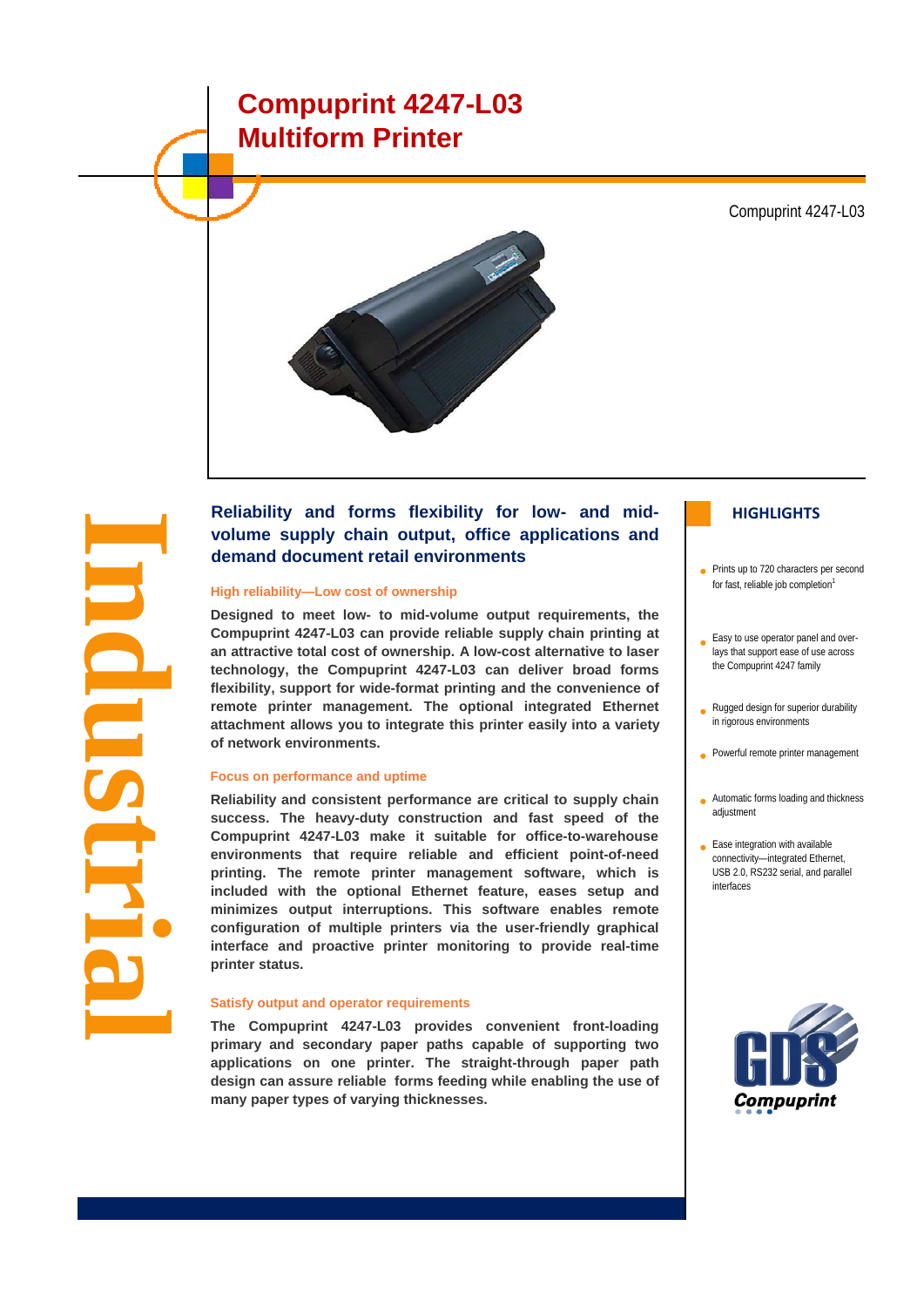**Operators will appreciate the multilingual LCD display and intuitive, new and improved easy-to-use operator panel. The optional matching printer stand completes the solution and simplifies setup and location choices.**

#### **Rely on Compuprint, supplies and experience**

**In addition to the standard warranty, Compuprint offers comprehensive service and support that extends your coverage For more information contact local distributor or visit the web at:**

#### **www.compuprint.com**

| <b>Compuprint 4247-L03 Multi-Form Printers at a glance</b> |                                                                                                          |
|------------------------------------------------------------|----------------------------------------------------------------------------------------------------------|
| Max. Print Speed <sup>1</sup> (at 10cpi)                   | Draft mode 720 cps                                                                                       |
|                                                            | Best Draft mode 400 cps                                                                                  |
|                                                            | NLQ mode 262 cps                                                                                         |
|                                                            | LQ mode 133 cps                                                                                          |
| <b>Print options</b>                                       | 13.6"/345.44 mm maximum print line                                                                       |
|                                                            | Vertical spacing:                                                                                        |
|                                                            | 6 or 8 lpi selectable from operator panel for text                                                       |
|                                                            | 3, 4, 6, 8 or 9 lpi selectable under program control for text                                            |
|                                                            | 1/144" increments under program control available for graphics                                           |
|                                                            | Horizontal spacing:                                                                                      |
|                                                            | 10, 12, 15, 16.7, 17.1 and 20 cpi, 10 cpi in Fast draft mode                                             |
|                                                            | Proportional spacing is available in DP text and NLQ mode                                                |
| <b>Bar Codes</b>                                           | UPC-A, UPC-E, UPC-2, UPC-5, EAN-8, EAN-13, Code 3 of 9, Code 128, Interleaved 2 of 5, Industrial 2 of 5, |
|                                                            | Codabar, MSI and Matrix 2 of 5                                                                           |
| Paper handling                                             | Support for two continuous forms paths                                                                   |
|                                                            | Dual front tractors                                                                                      |
|                                                            | Paper parking, switching and linking                                                                     |
|                                                            | Automatic forms loading and thickness adjustment                                                         |
| <b>Paper Sizes</b>                                         | Continuous forms: 3" to 17" (76 mm to 432 mm) width, 3" to 24" (76 mm to 610 mm) length                  |
| <b>Emulations</b>                                          | IBM Proprinter: XL24 /XL24 AGM, 2391 Personal Printer. Epson ESC/P LQ series,                            |
|                                                            | ANSI X3.64 and CPG Native Commands Set                                                                   |
|                                                            | Epson LK1600 (for DBCS model)                                                                            |
| <b>Interfaces</b>                                          | Centronics Parallel, Serial (RS-232C), USB 2.0, Ethernet 10/100 BaseT                                    |
| <b>Input Buffer</b>                                        | up to 128Kb                                                                                              |
| <b>Drivers</b>                                             | Windows ® 2000, XP, VISTA, Win7 (32 and 64 bit)                                                          |
| <b>Physical characteristics</b>                            | WxDxH: 26.4" x 17.7" x 12.6" (670 mm x 450 mm x 320 mm)                                                  |
|                                                            | 46.3 lb./21 kg (weight)                                                                                  |
| <b>Environmental conditions</b>                            | Relative Humidity: 40% to 60% (non condensing), RH Temperature: 50° to 104°F (10° to 40°C) Operating     |
|                                                            | Relative Humidity: 5% to 95% (non condensing), RH Temperature: -31°F to 149°F (-35° to 65°C) Storage     |
|                                                            | Acoustics Printing: 53.9 to 59.7 dBA depending on configuration                                          |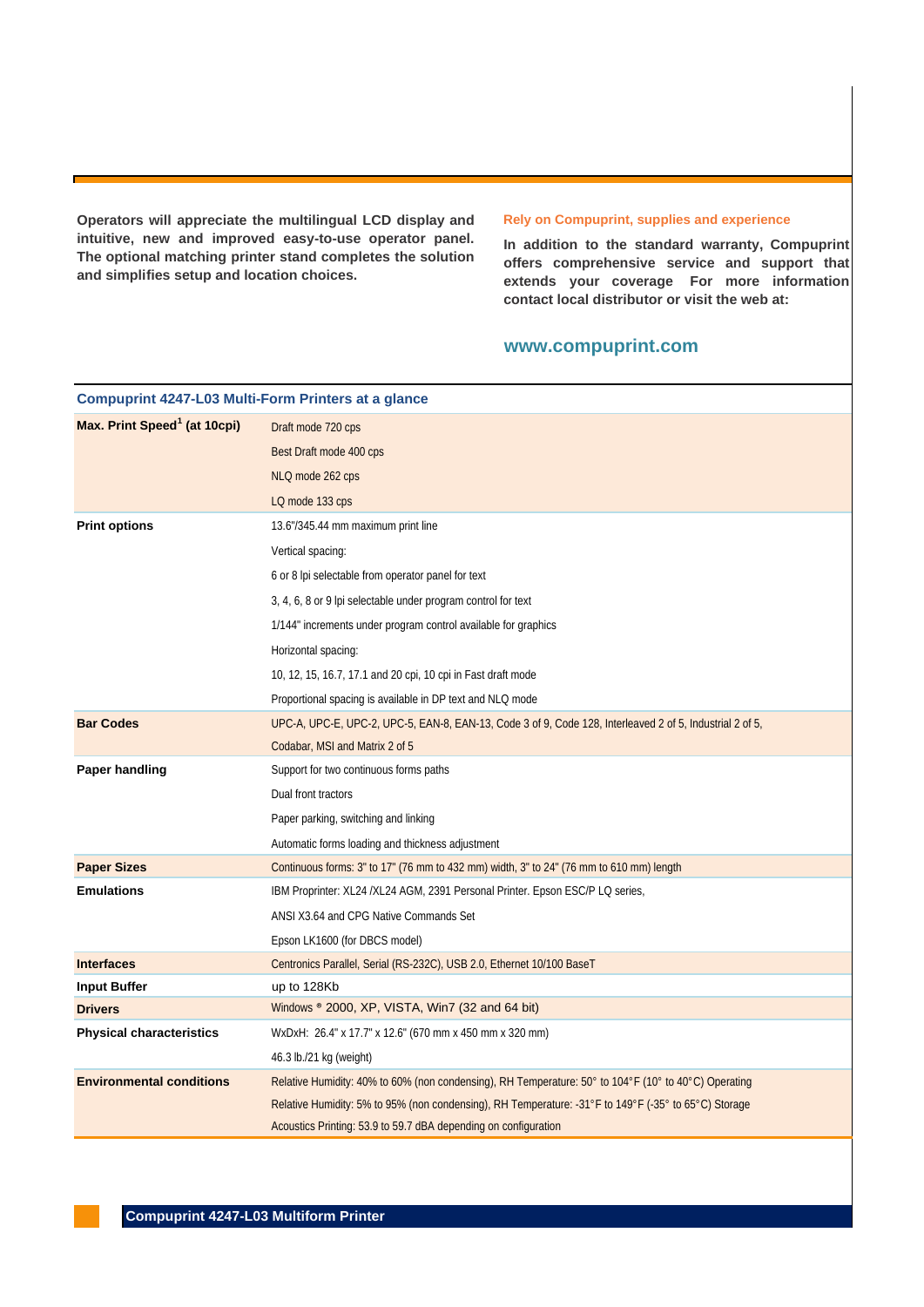

# **Compuprint 4247-L03 Multi-Form Printers at a glance**

| <b>Power Voltage</b>        | 90 to 244 Vac                                                    |
|-----------------------------|------------------------------------------------------------------|
| <b>Power Frequency</b>      | $50/60$ Hz                                                       |
| <b>Power Consumption</b>    | Maximum, 240 Watts, Typical 160 Watts, Power Saver Mode 22 Watts |
| <b>Heat Output</b>          | 154 W typical (526 BTU/hr), 22 W Idle (75 BTU/hr)                |
| Workload <sup>2</sup>       | 50.000 pages per month                                           |
| <b>Throughput</b>           | 610 pages per hour (ECMA 132)                                    |
| <b>Rated Printhead Life</b> | 800 million draft characters                                     |
| Consumables <sup>3</sup>    | 15 million characters black inked ribbon                         |
| <b>Reliability MTBF</b>     | 20,000 hours at 25% D.C.                                         |